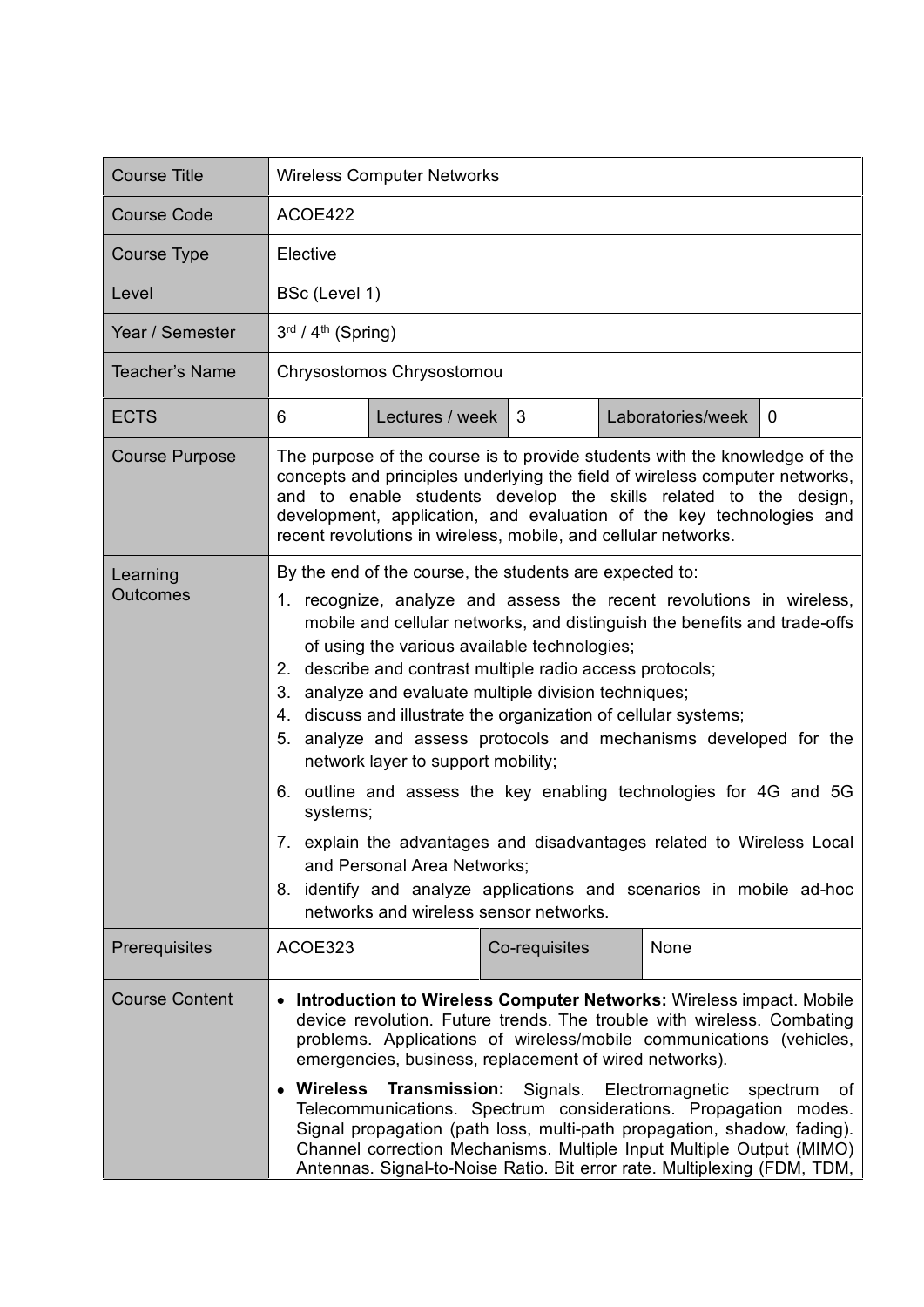|                         | OFDM). Spread Spectrum. Frequency Hoping Spread Spectrum. Direct<br>Sequence Spread Spectrum.                                                                                                                                                                                                                                                                                                                                                                                                                                                          |
|-------------------------|--------------------------------------------------------------------------------------------------------------------------------------------------------------------------------------------------------------------------------------------------------------------------------------------------------------------------------------------------------------------------------------------------------------------------------------------------------------------------------------------------------------------------------------------------------|
|                         | • Multiple Radio Access: Multiple Radio Access Protocols. Contention-<br>Based Protocols: Pure ALOHA, Slotted ALOHA, CSMA, CSMA/CD,<br>CSMA/CA.                                                                                                                                                                                                                                                                                                                                                                                                        |
|                         | • Multiple Division Techniques for Traffic Channels: Concepts and<br>Models for Multiple Divisions. FDMA. TDMA. CDMA. OFDM. SDMA.<br>Comparison of Multiple Division Techniques.                                                                                                                                                                                                                                                                                                                                                                       |
|                         | • Cellular Concept: Cell Area. Signal Strength and Cell Parameters.<br>Capacity of a Cell. Frequency Reuse. How to Form a Cluster.<br>Cochannel Interference. Cell Splitting. Cell Sectoring.<br>Traffic<br>Engineering.                                                                                                                                                                                                                                                                                                                               |
|                         | • Traffic Channel Allocation: Static Allocation versus Dynamic<br>Allocation. Fixed Channel Allocation (FCA) - Simple and Complex<br>Borrowing Schemes. Dynamic Channel Allocation (DCA) - Centralized<br>and Distributed Dynamic Channel Allocation Schemes. Hybrid Channel<br>Allocation (HCA) Schemes and Flexible Traffic Channel Allocation<br>Schemes. Allocation in Specialized System Structure - Channel<br>Allocation in One-Dimensional Systems, Reuse Partitioning–Based<br>Channel Allocation, Overlapped Cells-Based Channel Allocation. |
|                         | • Mobile Communication Systems: Cellular System Infrastructure.<br>Registration - Operation of cellular systems. Handoff Parameters and<br>Underlying Support. Roaming Support - Home Agents, Foreign Agents,<br>and Mobile IP, Rerouting in Backbone Routers. Security and Privacy -<br><b>Wireless System Security.</b><br>• Wireless Mobile Networks: 4 <sup>th</sup> Generation Systems and Long Term<br>Evolution (LTE). 5 <sup>th</sup> Generation System. System architecture and<br>Services.                                                  |
|                         | • Wireless Local and Personal Area Networks: Infrastructure and ad-<br>hoc networks. Wireless LAN Technology and the IEEE 802.11 Wireless<br>LAN Standard (System architecture, Standards (802.11a/b/g/n/ac and<br>newer developments). IEEE 802.15 (WPAN - Wireless Personal Area<br>Networks) - IEEE 802.15.1 (Bluetooth Architecture and Specifications -<br>Bluetooth High Speed and Bluetooth Smart), IEEE 802.15.4 (Low-rate<br>WPAN, ZigBee protocol).                                                                                          |
|                         | • Mobile ad-hoc and sensor networks: Overview of mobile ad-hoc<br>networks and wireless sensor networks (applications and scenarios).<br>Ad-hoc routing protocols. Wireless sensor network characteristics and<br>design requirements. Routing techniques in wireless sensor networks.                                                                                                                                                                                                                                                                 |
| Teaching<br>Methodology | Students are taught the course through lectures by means of computer<br>presentations. Lectures are supplemented with assignments aiming to help<br>students develop practical skills by illustrating the concepts taught at<br>lectures. The familiarization of computer network simulators and/or packet<br>analysis software has been gained through the ACOE313 course.<br>Homework is provided consisting of practical problems to help students<br>apply their gained knowledge and identify the principles taught at lectures.                  |
|                         | Lecture/Coursework notes and presentations are available for students to<br>use in combination with the textbooks and references, through the<br>university's e-learning platform.                                                                                                                                                                                                                                                                                                                                                                     |